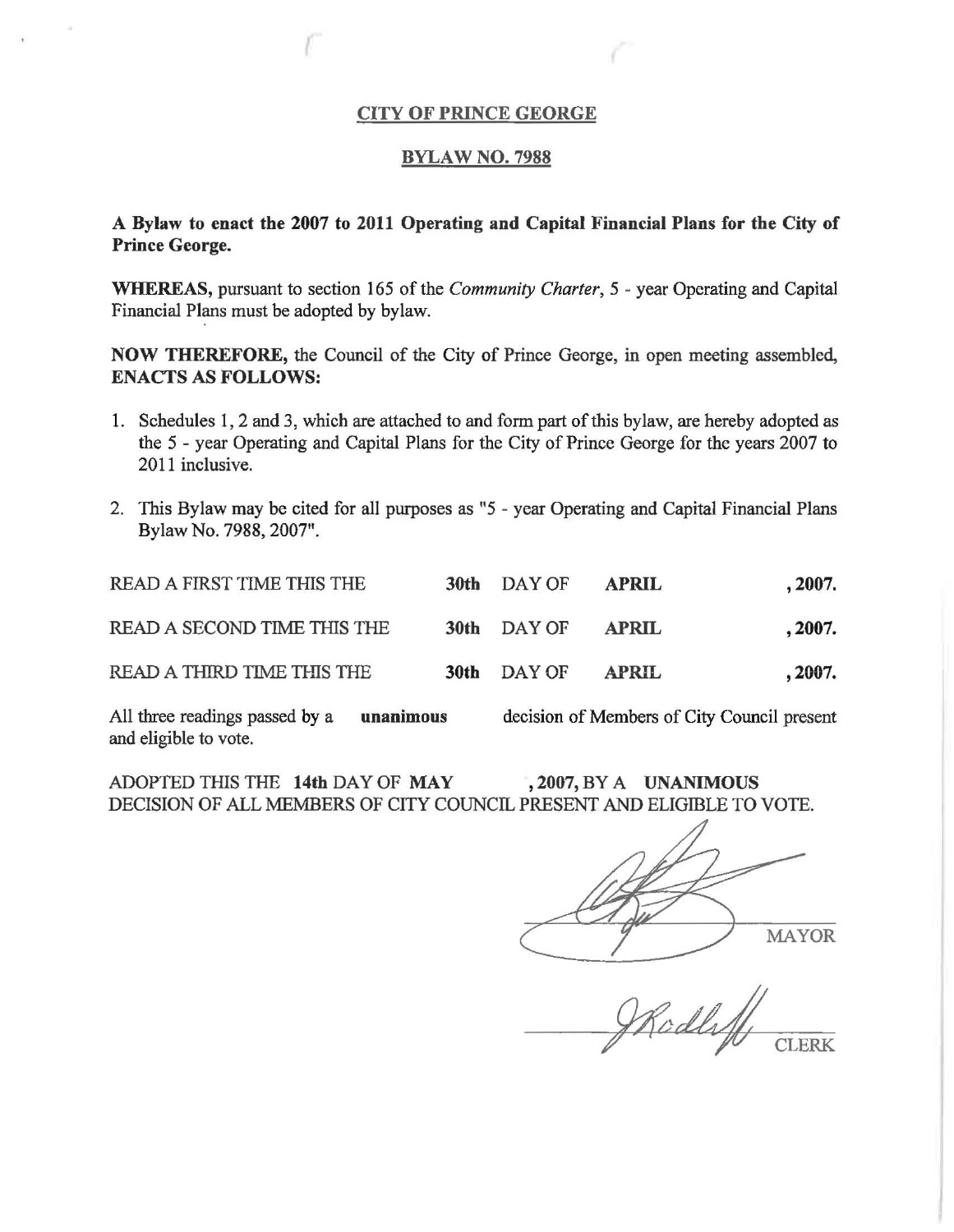

×

s.

| <b>General Operating Fund</b>                           |                 |                 |                 |                  |                 |  |  |  |  |
|---------------------------------------------------------|-----------------|-----------------|-----------------|------------------|-----------------|--|--|--|--|
| Financial Plans 2007 to 2011                            |                 |                 |                 |                  |                 |  |  |  |  |
|                                                         | (by function)   |                 |                 |                  |                 |  |  |  |  |
|                                                         | 2007            | 2008            | 2009            | 2010             | 2011            |  |  |  |  |
| <b>Revenues</b>                                         |                 |                 |                 |                  |                 |  |  |  |  |
| General Government Services (1)                         | (S76, 870, 914) | (\$75,940,943)  | (\$77,878,021)  | (\$79,813,373)   | (\$81,868,426)  |  |  |  |  |
| <b>Protective Services</b>                              | (1,399,055)     | (1, 123, 654)   | (1, 123, 607)   | (1, 123, 607)    | (1, 123, 607)   |  |  |  |  |
| Planning & Environmental Development                    | (1,822,100)     | (1,822,100)     | (1,822,100)     | (1,822,100)      | (1,822,100)     |  |  |  |  |
| Road Transport                                          | (7, 401, 642)   | (7, 401, 642)   | (7,401,642)     | (7,403,642)      | (7,403,642)     |  |  |  |  |
| <b>Public Transit</b>                                   | (1,202,421)     | (1,202,421)     | (1,202,421)     | (1,202,421)      | (1,202,421)     |  |  |  |  |
| <b>Environment Health</b>                               | (2,927,967)     | (2,953,701)     | (2,946,691)     | (3,005,943)      | (3,032,456)     |  |  |  |  |
| Public Health                                           | (225,000)       | (225,000)       | (225,000)       | (225,000)        | (225,000)       |  |  |  |  |
| <b>Recreation/Cultural Services</b>                     | (5,608,048)     | (5,598,135)     | (5,398,221)     | (5,398,311)      | (5,398,400)     |  |  |  |  |
| <b>Fiscal Services Misc</b>                             | (10.740, 299)   | (10, 751, 494)  | (12, 222, 026)  | (8,866,677)      | (8,711,041)     |  |  |  |  |
| <b>Total Revenues Before Other Gov't Collections</b>    | (108, 197, 446) | (107, 019, 090) | (110, 219, 729) | (108, 861, 074)  | (110, 787, 093) |  |  |  |  |
| <b>Collections For Other Governments</b>                | (37,066,294)    | (37,066,294)    | (36,951,294)    | (36,951,294)     | (36,951,294)    |  |  |  |  |
| <b>Total Revenues Including Other Gov't Collections</b> | (S145.263.740)  | (\$144,085,384) | (S147.171.023)  | ( \$145.812.368) | (S147.738.387)  |  |  |  |  |
| <b>Expenditures</b>                                     |                 |                 |                 |                  |                 |  |  |  |  |
| <b>General Government Services</b>                      | \$13,401,068    | \$13,475,998    | \$13,354,098    | \$13,347,688     | \$13,438,882    |  |  |  |  |
| <b>Protective Services</b>                              | 31,172,623      | 31,044,126      | 31,292,846      | 31,733,480       | 32,178,900      |  |  |  |  |
| Planning & Environmental Development                    | 1,916,415       | 1,916,415       | 1,916,415       | 1,916,415        | 1,916,415       |  |  |  |  |
| Road Transport                                          | 17, 131, 845    | 17,348,638      | 17,433,070      | 17,509,625       | 17,563,048      |  |  |  |  |
| <b>Public Transit</b>                                   | 3,074,218       | 3,074,218       | 3,074,218       | 3,074,218        | 3,074,218       |  |  |  |  |
| <b>Environment Health</b>                               | 3,234,598       | 3,234,598       | 3,234,598       | 3,234,598        | 3,234,598       |  |  |  |  |
| <b>Public Health</b>                                    | 294,212         | 294,212         | 294,212         | 294,212          | 294,212         |  |  |  |  |
| <b>Recreation/Cultural Services</b>                     | 17,518,391      | 17,597,133      | 17,354,669      | 17,380,677       | 17,282,636      |  |  |  |  |
| Debt Charges (Int/Ext/Leases)                           | 12,613,367      | 13,847,883      | 15,366,166      | 16,428,959       | 16,429,596      |  |  |  |  |
| <b>Fiscal Services Misc</b>                             | \$1,597,604     | \$1,970,857     | \$1,989,812     | \$1,998,732      | \$2,007,872     |  |  |  |  |
| <b>Total Expenditures Before Other Gov't Payments</b>   | 101,954,341     | 103,804,078     | 105,310,104     | 106,918,604      | 107,420,377     |  |  |  |  |
| Taxes Collected For/Paid To Other Gov'ts                | 37,066,294      | 37,066,294      | 36,951,294      | 36,951,294       | 36,951,294      |  |  |  |  |
| <b>Total Expenditures After Other Gov't Payments</b>    | \$139,020,635   | \$140,870,372   | \$142,261,398   | \$143,869.898    | \$144,371,671   |  |  |  |  |
| <b>Transfers</b>                                        |                 |                 |                 |                  |                 |  |  |  |  |
| Net Transfers - Reserve Funds, Accounts & Surplus       |                 |                 |                 |                  |                 |  |  |  |  |
| <b>Reserve Funds and Accounts</b>                       | \$6,808,746     | \$4,124,508     | \$5,483,928     | \$2,094,412      | \$1,831,013     |  |  |  |  |
| <b>Accumulated Surplus</b>                              | (565, 641)      | (909, 496)      | (574, 303)      | (151.942)        | 1,535,703       |  |  |  |  |
| <b>Total Transfers</b>                                  | \$6,243,105     | \$3,215,012     | \$4,909,625     | \$1,942,470      | \$3,366,716     |  |  |  |  |
| <b>Total Expenditures and Transfers</b>                 | \$145,263,740   | \$144,085,384   | \$147.171.023   | \$145,812,368    | \$147.738.387   |  |  |  |  |

(1) 2007 General Municipal Tax Levy is induded at \$56,610,061, the Snow Levy at \$4,287,197 and the Road Rehab levy of \$2,350,000 for a combined total of \$63,247,258. 2007 General Tax Levy Increase was 7.2%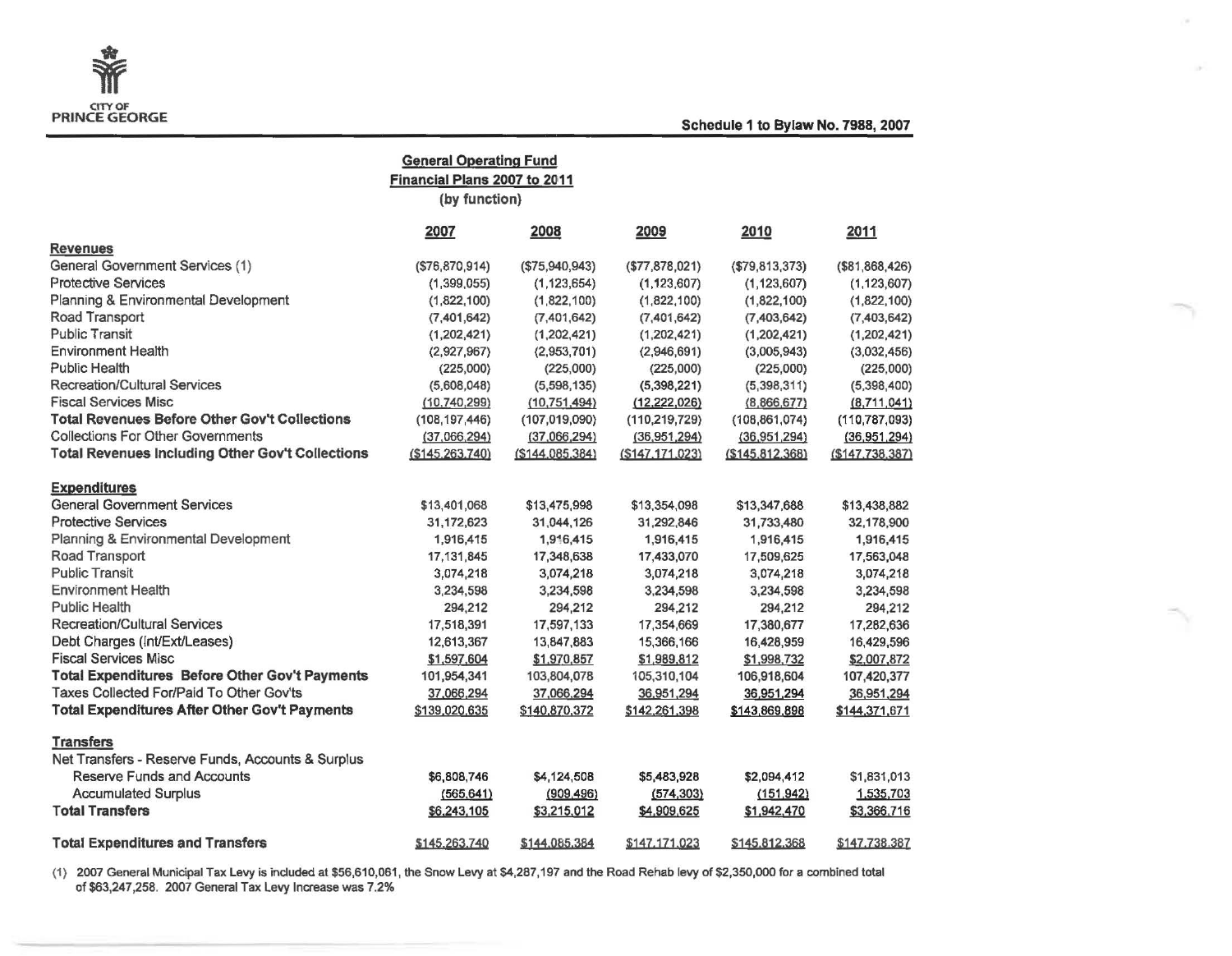

ä

Schedule 2 to Bylaw No. 7988, 2007

# Sewer Operating Fund Financial Plans 2007 to 2011 (by function)

|                                                   | 2007          | 2008           | 2009           | 2010           | 2011           |
|---------------------------------------------------|---------------|----------------|----------------|----------------|----------------|
| <b>Revenues</b>                                   |               |                |                |                |                |
| Sale Of Service                                   | (\$5,730,708) | (\$5,750,971)  | (\$5,803,785)  | ( \$5,860,088) | ( \$5,917,608) |
| <b>Other Revenues</b>                             | (175, 552)    | (176, 652)     | (177, 774)     | (178, 918)     | (180, 085)     |
| <b>Total Revenue</b>                              | (\$5.906.260) | ( \$5.927.623) | ( \$5.981.559) | ( \$6,039,006) | (S6.097.693)   |
| <b>Expenditures</b>                               |               |                |                |                |                |
| Administration                                    | \$1,194,317   | \$1,189,817    | \$1,189,817    | \$1,189,817    | \$1,189,817    |
| Sewage Collection                                 | 1,185,082     | 1,149,515      | 1,149,513      | 1,149,511      | 1,149,509      |
| <b>Sewage Lift Stations</b>                       | 868,913       | 868,913        | 868,913        | 868,913        | 868,913        |
| Sewage Treatment                                  | 1,279,701     | 1,279,701      | 1,279,701      | 1,279,701      | 1,279,701      |
| Debt Charges                                      | 1,075,680     | 1,376,724      | 1,561,135      | 1,589,352      | 1,585,368      |
| <b>Total Expenditures</b>                         | \$5,603,693   | \$5,864,670    | \$6,049,079    | \$6,077,294    | \$6,073,308    |
| <b>Transfers</b>                                  |               |                |                |                |                |
| Net Transfers - Reserve Funds, Accounts & Surplus |               |                |                |                |                |
| Reserve Funds and Accounts                        | (\$5,314)     | ( \$5,313)     | ( \$5,314)     | ( \$5,313)     | (\$1,329)      |
| <b>Accumulated Surplus</b>                        | 307,881       | 68,266         | (62, 206)      | (32, 975)      | 25,714         |
| <b>Total Transfers</b>                            | \$302,567     | \$62,953       | (\$67,520)     | ( \$38, 288)   | \$24,385       |
| <b>Total Expenditures and Transfers</b>           | \$5,906,260   | \$5,927,623    | \$5,981,559    | \$6,039,006    | \$6,097,693    |

|                                                   |                | <b>Water Operating Fund</b><br>Financial Plans 2007 to 2011 |                 |               |                |  |  |
|---------------------------------------------------|----------------|-------------------------------------------------------------|-----------------|---------------|----------------|--|--|
| (by function)                                     |                |                                                             |                 |               |                |  |  |
|                                                   | 2007           | 2008                                                        | 2009            | 2010          | 2011           |  |  |
| <b>Revenues</b>                                   |                |                                                             |                 |               |                |  |  |
| Sale Of Service                                   | (\$6,279,884)  | (\$6,232,734)                                               | (\$6, 287, 835) | (\$6,350,074) | ( \$6,412,934) |  |  |
| <b>Other Revenues</b>                             | (201, 353)     | (202, 353)                                                  | (203, 373)      | (204, 413)    | (205, 474)     |  |  |
| <b>Total Revenue</b>                              | (S6.481.237)   | (\$6,435,087)                                               | (\$6,491,208)   | (\$6.554.487) | (\$6.618.408)  |  |  |
| <b>Expenditures</b>                               |                |                                                             |                 |               |                |  |  |
| Administration                                    | \$1,218,314    | \$1,213,812                                                 | \$1,213,810     | \$1,213,808   | \$1,213,806    |  |  |
| <b>Purification &amp; Treatment</b>               | 55,000         | 55,000                                                      | 55.000          | 55.000        | 55,000         |  |  |
| <b>Transmission &amp; Distribution</b>            | 2,013,358      | 1,979,503                                                   | 1,979,503       | 1,979,503     | 1,979,503      |  |  |
| Pumping                                           | 1,538,299      | 1,538,299                                                   | 1,538,299       | 1,538,299     | 1,538,299      |  |  |
| Debt Charges                                      | 2,569,283      | 3,062,875                                                   | 3,216,726       | 3,268,236     | 3,264,505      |  |  |
| <b>Total Expenditures</b>                         | \$7,394,254    | \$7,849,489                                                 | \$8,003,338     | \$8,054,846   | \$8,051,113    |  |  |
| <b>Transfers</b>                                  |                |                                                             |                 |               |                |  |  |
| Net Transfers - Reserve Funds, Accounts & Surplus |                |                                                             |                 |               |                |  |  |
| Reserve Funds and Accounts                        | ( \$8, 142)    | (\$11,753)                                                  | ( \$11,754)     | ( \$4, 974)   | (\$1,243)      |  |  |
| <b>Accumulated Surplus</b>                        | (904, 875)     | (1,402,649)                                                 | (1,500,376)     | (1, 495, 385) | (1,431,462)    |  |  |
| <b>Total Transfers</b>                            | $($ \$913,017) | (\$1,414,402)                                               | (S1, 512, 130)  | (\$1,500,359) | (\$1,432,705)  |  |  |
| <b>Total Expenditures and Transfers</b>           | \$6,481.237    | \$6.435.087                                                 | \$6,491,208     | \$6,554.487   | \$6,618,408    |  |  |